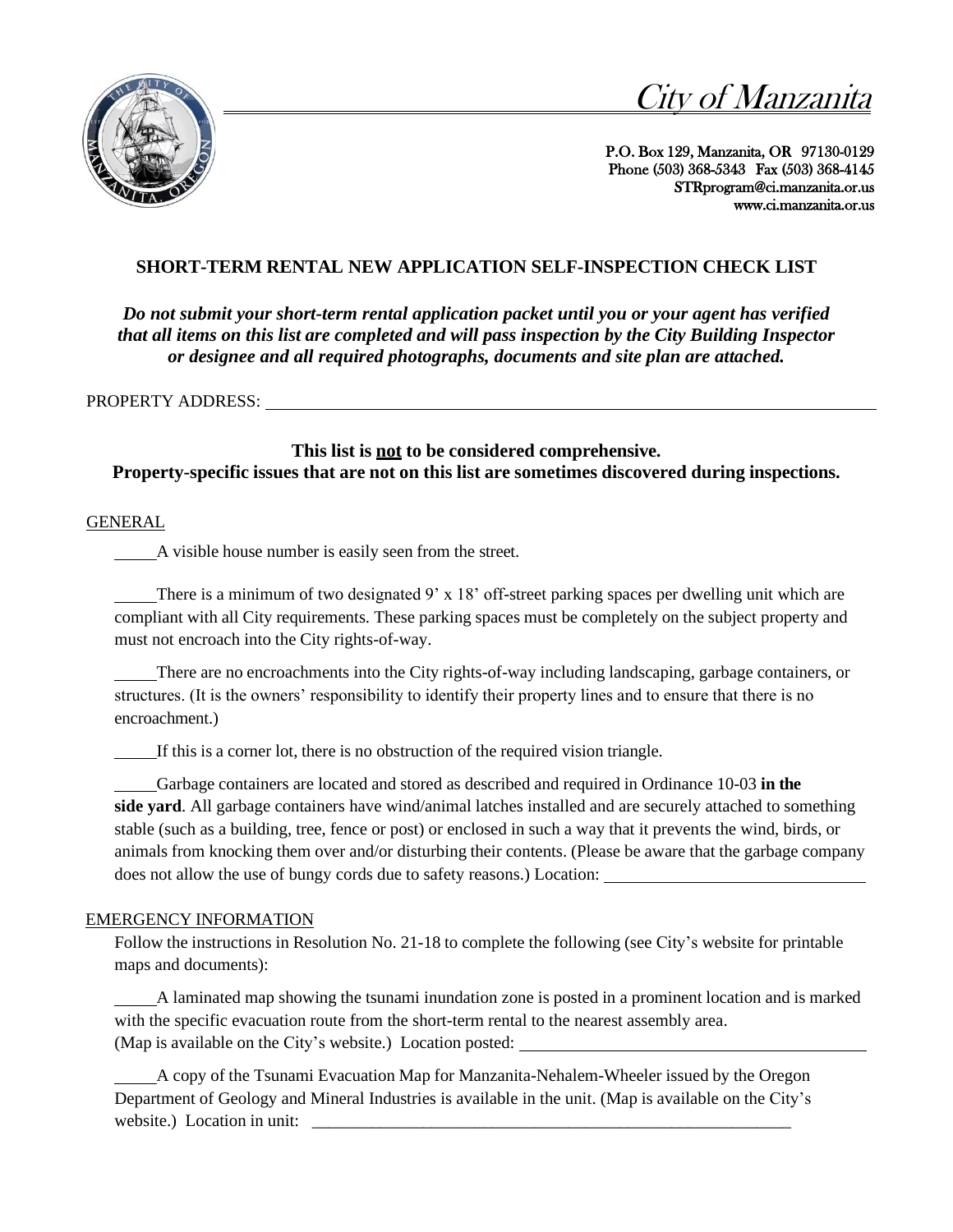Appendix A of Resolution No. 21-18 "Emergency Information for Visitors" is available in the unit. (Available on the City's website.) Location in unit:

## STRUCTURAL

Each room used as a bedroom is a fully-enclosed habitable space with a heat source and has a 5.7 sq. ft. operable egress window or an exterior door which meets current building code and is not blocked in any way.

Emergency escape and rescue openings shall have a net clear opening of not less than 5.7 square feet (0.530 m2). The net clear opening dimensions required by this section shall be obtained by the normal operation of the emergency escape and rescue opening from the inside. The net clear height of the opening shall be not less than 24 inches (610 mm) and the net clear width shall be not less than 20 inches (508 mm).

Exception: Grade floor openings or below-grade openings shall have a net clear opening area of not less than 5 square feet (0.465 m2).

The intermediate rails of all interior and exterior guard railings have a maximum of 4 inches between rails.

Handrails meeting current code are on stairs with 4 or more risers.

Exterior decking is in good condition.

The structural frame, decking, and metal supports and attachment brackets for exterior wood frame decks and stairways are sound and not deteriorating.

All interior and exterior guardrails, such as deck railings, are able to withstand a twohundred-pound (200#) impact force.

Steps of all interior and exterior stairs must meet the requirements of the current Oregon Residential Specialty Code for overall width of 36 inches for homes constructed after 1972. (Exception: Homes constructed prior to 1972 may have stairs a minimum of 30 inches.)

Stairway riser height shall not exceed 8 inches and the tread depth shall be a minimum of 9 inches with no variation greater than 3/8 inch for all treads and risers from the top to the bottom of each stairway. (Exception: Riser heights of 9 inches are allowed in homes built prior to 1972). Note that the 3/8-inch maximum variation applies to all stairs regardless of age.

Headroom in stairways must be a minimum of 6 foot 8 inches as measured vertical from the nosing of each tread to the ceiling above. (Exception: Homes constructed prior to 1972 may have stairway headroom no less than 6 foot 4 inches.)

There is safety glazing of glass as required by current building code: On windows within a 24-inch arc of doors; In enclosures for or walls facing hot tubs, whirlpools, saunas, steam rooms, bathtubs and showers; Adjacent to stairways, landing and ramps.

The structural frame for exterior hot tubs on wood frame decks are shown to be adequate.

Hot tub lids are locked and safely secured.

## ELECTRICAL

All plug-ins and light switches have face plates.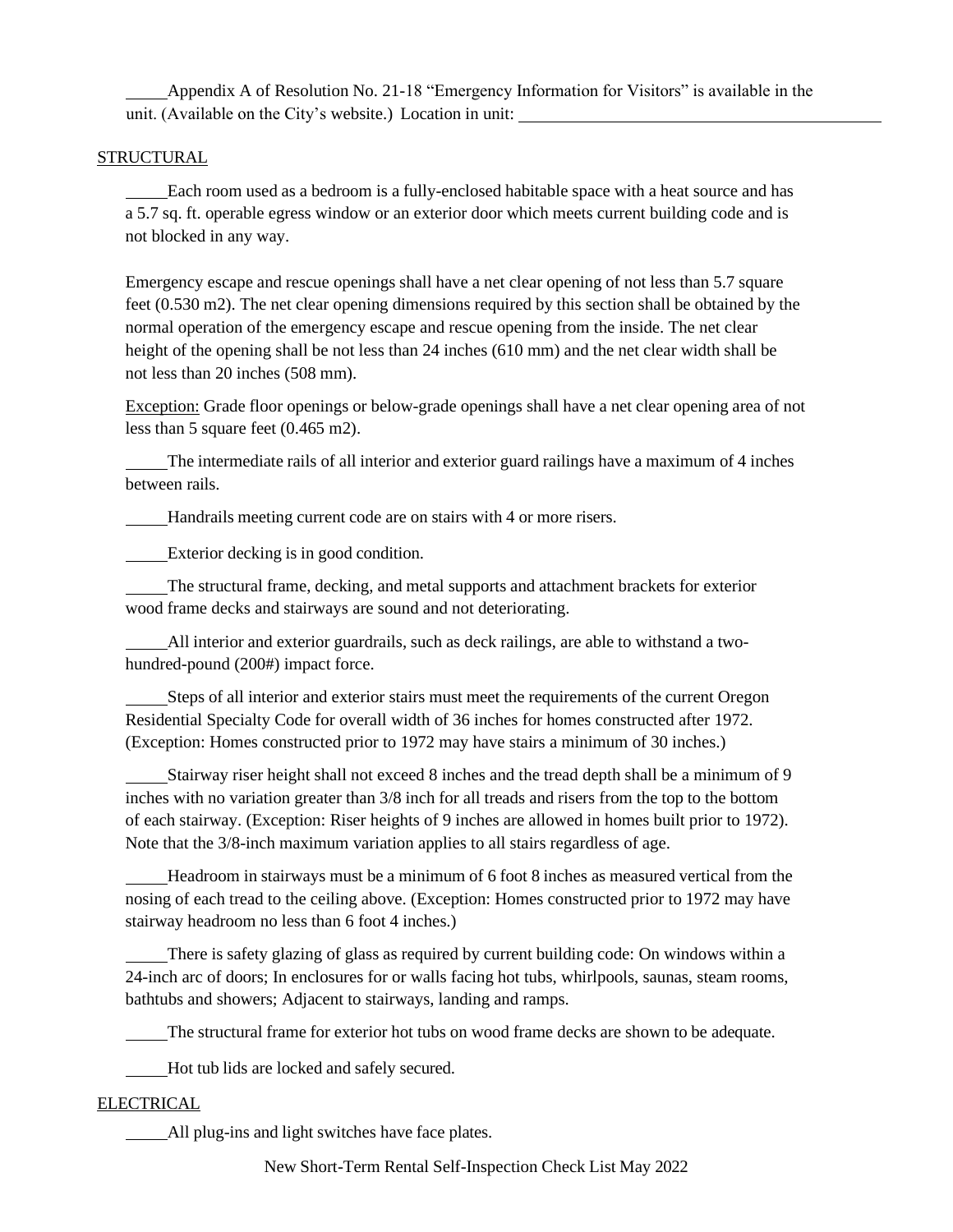There is no exposed wiring indoors or outdoors.

The electric breaker box has all circuits labeled, empty breaker spaces are plugged, and access to the breaker box is not inhibited in any way.

GFCI (ground fault circuit interrupter) protected plug receptacles are provided for exterior, kitchen, and bathroom plugs.

Carbon Monoxide alarms shall be located in each bedroom or within 15 feet outside of each bedroom door. Bedrooms on separate floor levels in a structure consisting of two or more stories shall have separate carbon monoxide alarms serving each story. Where a fuel-burning appliance is located within a bedroom or its attached bathroom, a carbon monoxide alarm shall be installed within the bedroom.

Smoke alarms shall be installed in the following locations:

- 1. In each sleeping room.
- 2. Outside each separate sleeping area in the immediate vicinity of the bedrooms.
- 3. On each additional story of the dwelling, including basements.

#### PLUMBING

Outside hose bibs each have a backflow prevention device.

Hose bibs do not exceed 80 psi of water pressure. (This will be check by the inspector during the inspection. If this is too high, you will be required to install a pressure reduction valve to pass your inspection.)

Water heaters are properly strapped and secured to meet seismic protection standards.

Water heater TEP (Temperature and Pressure Relief) line is run to an approved location.

## MISC.

 The short-term rental is equipped with one listed and approved 2A:10BC type extinguisher per floor. Fire extinguishers are mounted in **visible locations** with the tops of the fire extinguishers mounted between three and five feet above the floor and are **accessible to occupants at all times**.

List locations mounted:

All fireplaces, fireplace inserts, and other fuel burning heat sources have been professionally inspected and cleaned within the past year.

Swimming pools can be locked off and safely secured.

All outdoor lighting fixtures are Dark Sky compliant as follows:

- 1. Outdoor light fixtures shall be fully shielded by opaque side and top covers or frosted glass and the bulb pointed in a downward direction so that light does not radiate from the sides or top of the fixture.
- 2. Bulbs shall be "warm" rather than daylight, and either amber or lower emission LED (less than 3000k).
- 3. Lights shall be turned off when not in use and shall not be left on for more than 12 hours. As an alternative, porch lights may be fitted with motion detectors.
- 4. Security (flood) lights shall be on motion detectors and must not shine on adjacent houses.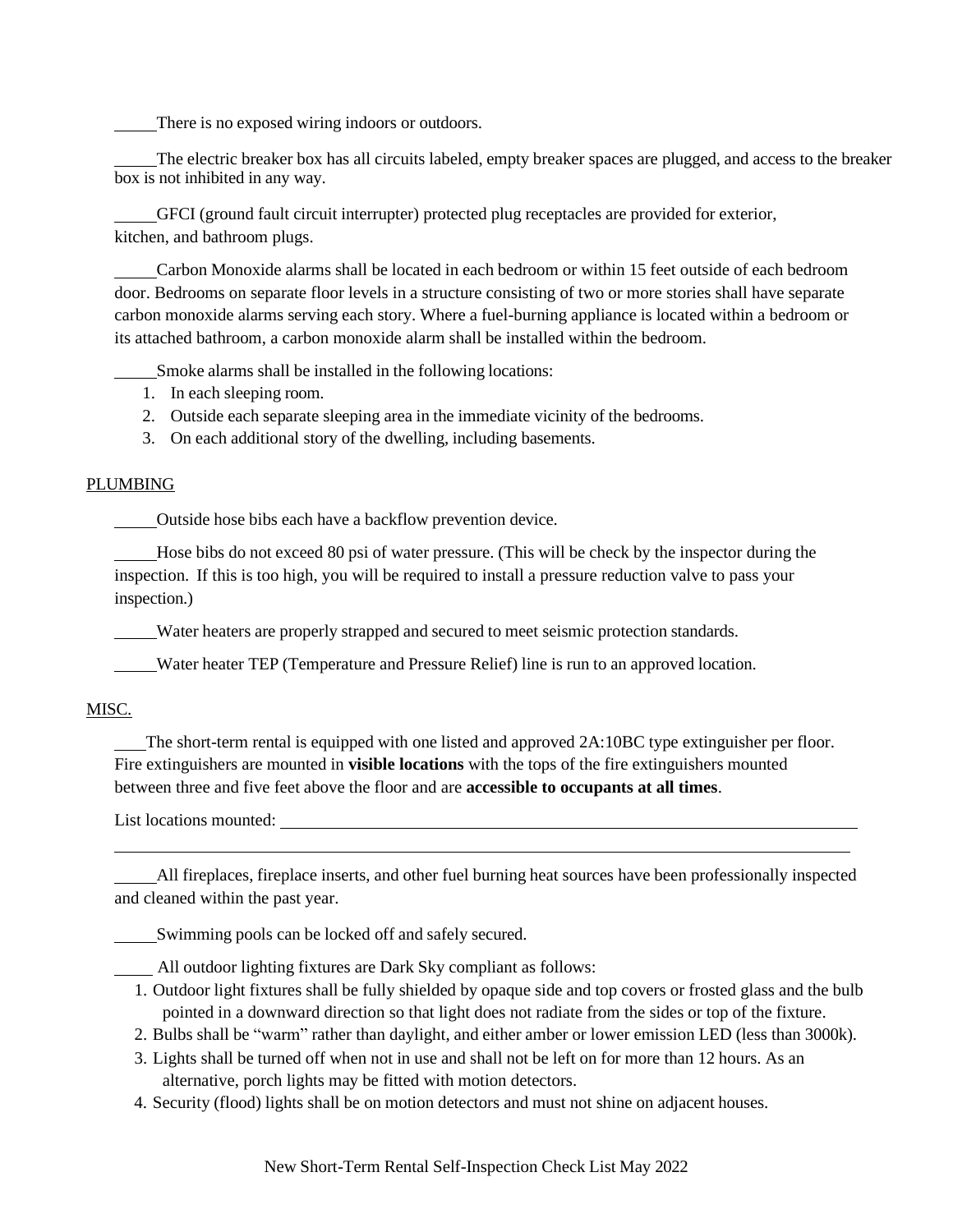## PARKING REQUIREMENTS

Parking spaces shall meet the following minimum specifications:

- a) Parking Space Definition An enclosed or unenclosed surfaced area of not less than 18 feet by 9 feet in size, exclusive of maneuvering and access area, permanently reserved for the temporary storage of one automobile, and connected with a street or alley which affords ingress and egress for automobiles.
- b) Required parking spaces shall be available for the parking of operable passenger automobiles of residents, customers, patrons, and employees only, and shall not be used for storage of vehicles or materials or for the parking of trucks used in conducting business or use.
- c) Areas used for standing and maneuvering of vehicles shall have durable and dustless surfaces maintained adequately for all-weather use and drained so as to avoid flow of water across public sidewalks or adjacent property.

## **\*Driveway and all parking surfaces to be gravel, asphalt, concrete, pavers, or other similar material.**

To verify that you meet this requirement, you must mark your legal property corners and measure & mark your off- street parking spaces before scheduling your inspection. Off-street parking spaces are those that are completely within your property boundary lines and do not extend beyond your marked property lines into the City right-of-way or into/onto the street or onto a neighboring property. Please be aware that the parking area along the street parallel to your property is usually the City right- of-way and is therefore public property not to be included in your parking declarations or on your parking plan map.

You must also mark all other parking spaces, as defined, within your property boundary lines to show your maximum parking capacity. Per Ordinance 10-03, "the maximum number of vehicles allowed off-street at each home shall be the number of bedrooms, plus one. Such spaces shall not be blocked and shall be available to people using the Short-Term Rental. Location and design of parking spaces shall comply with all pertinent City Ordinances, standards, and policies."

Manzanita's Public works Department has a metal detector that you may borrow to assist you in finding your legal property corner markers. If you are unable to locate them, you may need to contact a surveyor to locate them for you. Parking spaces will be verified by the City inspector during your short-term rental inspection.

Total number of parking spaces matching the specifications above:

## **Per Manzanita Ordinance 10-03 Section 3(d): Initial inspection.**

In any case where a property subject to an initial inspection is not approved by the City, the City shall allow thirty (30) days from the date of the initial Short-Term Rental inspection for minor repairs or sixty (60) days from the date of the initial Short-Term Rental inspection for major repairs, at the completion of which the Owner or Local Agent must contact the City of Manzanita for a re-inspection. An additional inspection fee may apply.

All re-inspections due to failed items on the City-published inspection list will be subject to additional inspection fees. If the repairs identified in the initial Short-Term Rental inspection are not rectified at the time of re-inspection, the license application shall be invalidated, and the applicant must re-apply and pay the associated application fee.

The City reserves the right to modify inspection requirements to ensure compliance with any standards required by the City.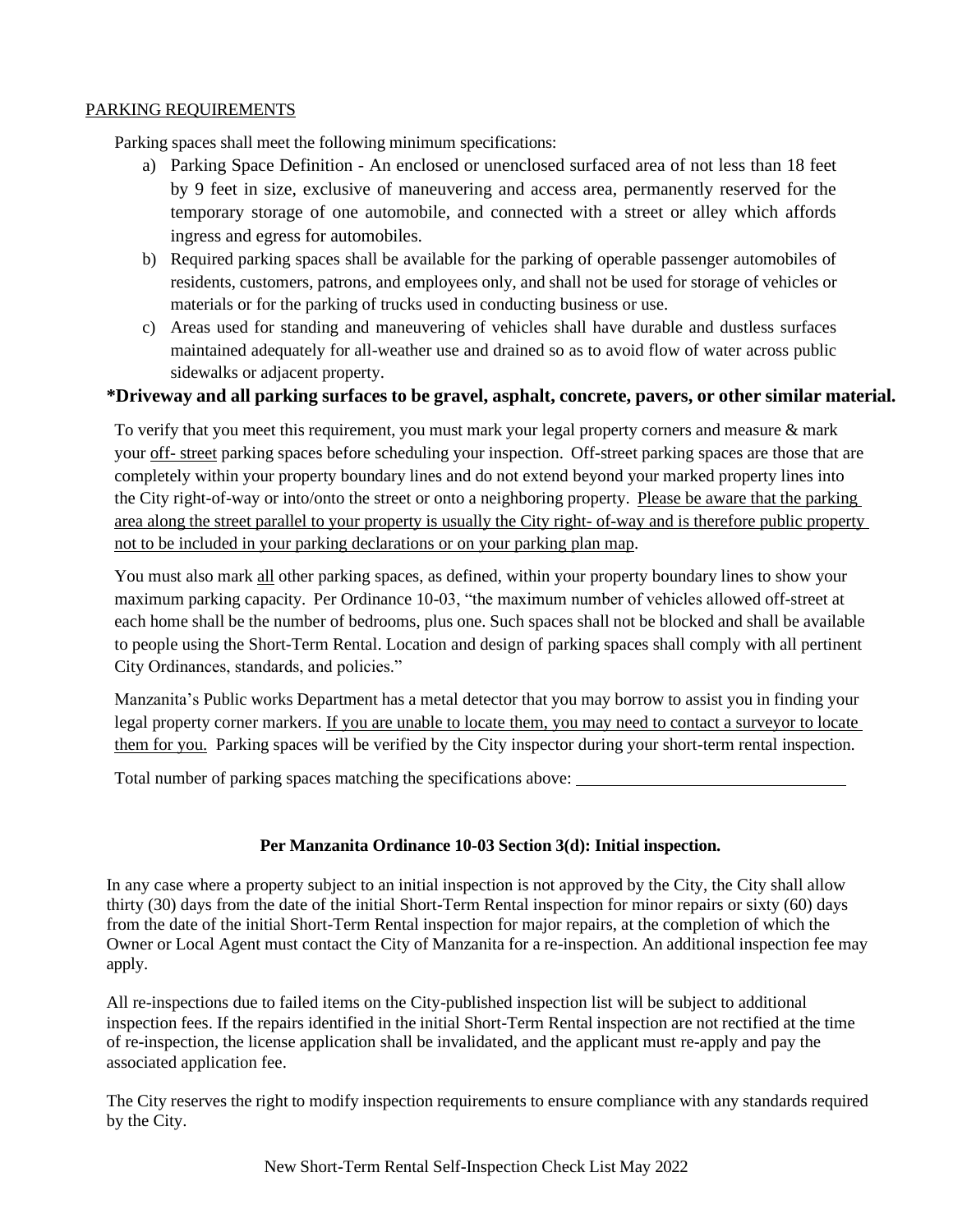## **REQUIRED PHOTOGRAPHS AND DOCUMENTS**

(Photos must be digital and emailed to *STRprogram@ci.manzanita.or.us*.)

Photographs of property showing **physically located and marked legal property corners and property lines** on all sides of the property abutting roadways.

Photographs showing all **physically measured & marked** 9' x 18' off-street parking spaces, including any in the garage. Parking spaces will be reviewed for accuracy and conformity during inspection by the Building Inspector or designee.

Photographs of attached wind/animal latches on all garbage containers and of how those containers are attached to something stable or enclosed (**in the side yard**) so that it is not possible for the wind, birds, or animals to knock them over and/or disturb their contents.

 Photographs of the smaller laminated map showing the tsunami inundation zone posted in a prominent location and marked with the specific evacuation route from the short-term rental to the nearest assembly area as required and described in Resolution 21-18. Marked evacuation route must be **clearly visible** in a photo. Photos must also show location of the posting in the house.

 Photograph of a copy of the Tsunami Evacuation Map for Manzanita-Nehalem-Wheeler issued by the Oregon Department of Geology and Mineral Industries as available in the unit.

Photograph of Appendix A of Resolution No. 21-18 "Emergency Information for Visitors" as available in the unit.

Photographs of all fire extinguishers showing they are properly located and mounted and that they are listed and approved 2A:10BC type extinguishers.

Photographs of all exterior lights showing that they comply with the dark-sky requirements as listed in Ordinance 10-03.

Itemized invoice or receipt documenting that all fireplaces, fireplace inserts, and other fuel burning heat sources have been inspected and cleaned within the past year.

Site plan drawn by applicant showing location of all buildings, garbage can location, and  $9' \times 18'$ parking spaces.

(Use graph on next page.) Please draw as close to scale as possible.

## **By signing below I certify that all check-list items have been verified and completed, and will pass the inspection.**

| Title: | $\sim$ | Jate |
|--------|--------|------|
|        |        |      |